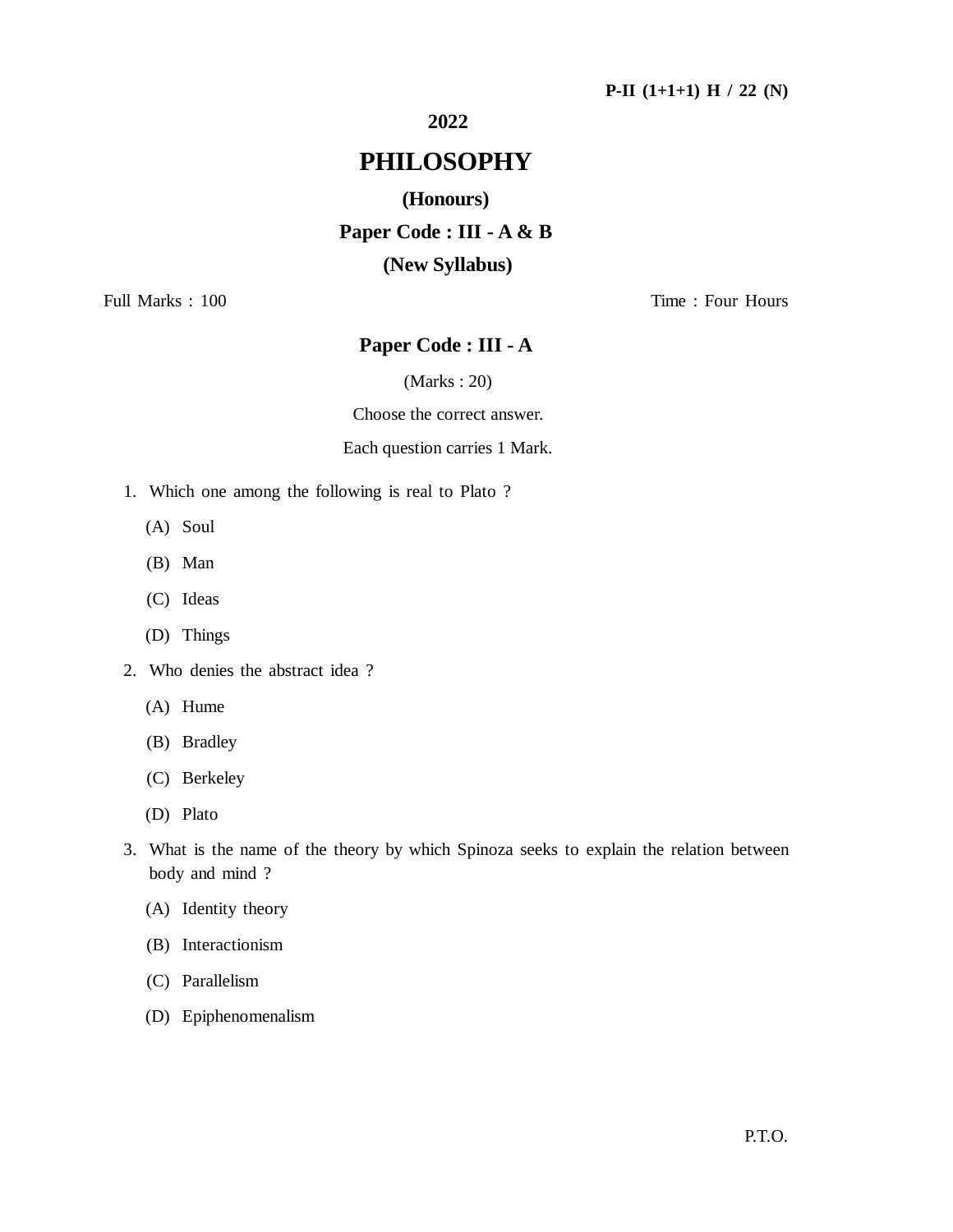- 4. Who says that "Man is the measure of all things" ?
	- (A) Protagoras
	- (B) Aristotle
	- (C) Heraclitus
	- (D) Kant
- 5. Who rejected the doctrine of innate ideas ?
	- (A) Spinoza
	- (B) Hume
	- (C) Descartes
	- (D) Locke
- 6. How many substances are recognized by Descartes ?
	- (A) Two
	- (B) Three
	- (C) Four
	- (D) Six
- 7. Monadology' is the work of
	- (A) Plato
	- (B) Aristotle
	- (C) Leibnitz
	- (D) Locke
- 8. According to Berkeley
	- (A) Ideas but not the minds exist
	- (B) Minds but not the ideas exist
	- (C) Both ideas and minds exist
	- (D) Neither ideas not the minds exist
- 9. Concept of "Unmoved Mover" for God was developed by ?
	- (A) Kant
	- (B) Descartes
	- (C) Plato
	- (D) Aristotle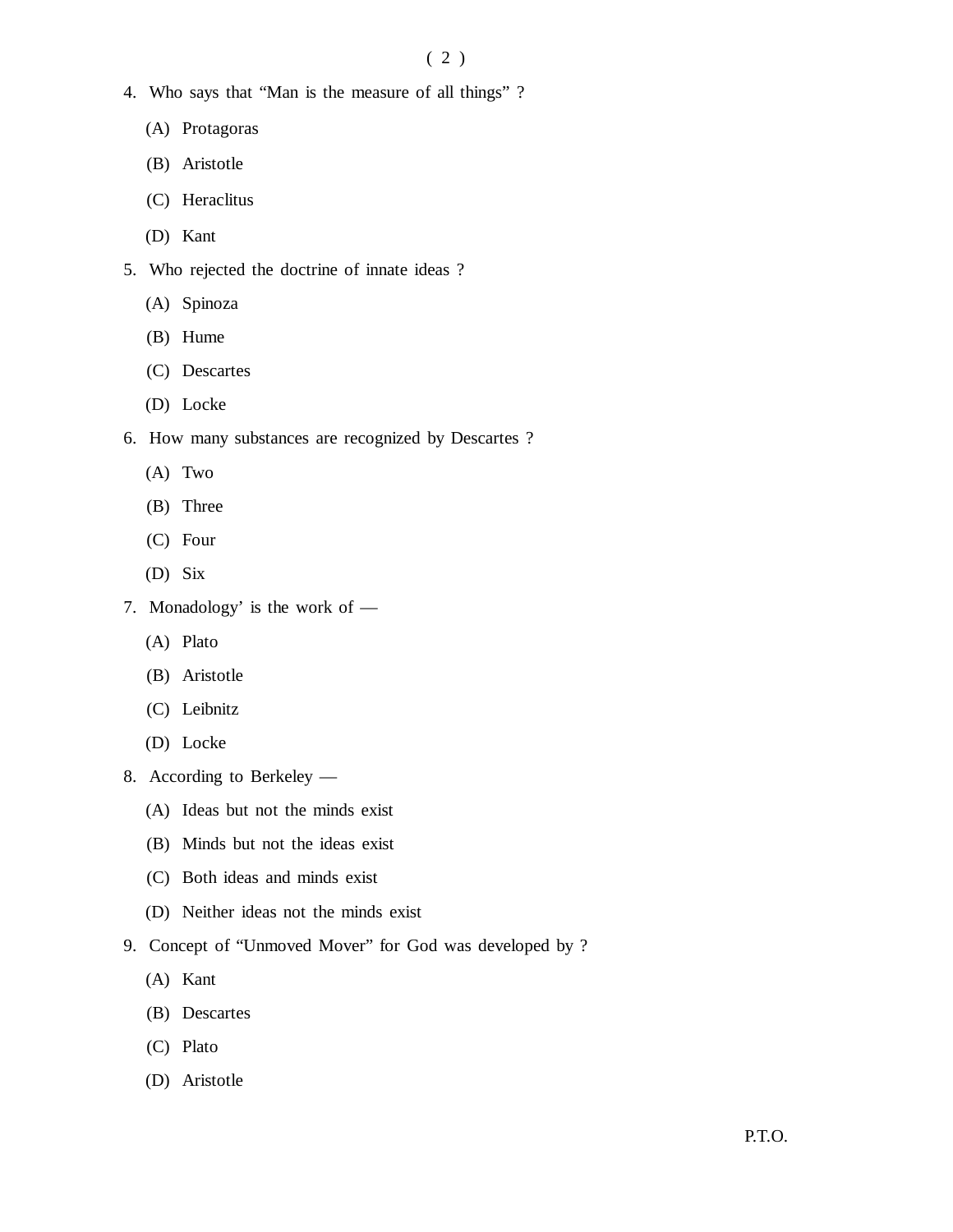- 10. According to whom, "I think, therefore I exist"
	- (A) Leibniz
	- (B) Descartes
	- (C) Berkeley
	- (D) Locke
- 11. Critique of Pure Reason is written by
	- (A) Berkeley
	- (B) Kant
	- (C) Locke
	- (D) Hume
- 12. According to Descartes the essence of body is
	- (A) Consciousness
	- (B) Extension
	- (C) Describing
	- (D) None of the above
- 13. Which one of the following causes does not belong to Aristotle's philopsophy ?
	- (A) Formal
	- (B) Material
	- (C) Efficient
	- (D) Necessary
- 14. According to whom 'there is nothing in the intellect which was not previously in the sense' —
	- (A) Kant
	- (B) Hume
	- (C) Berkeley
	- (D) Locke
- 15. Who said that 'concepts without percepts are empty and percepts without concepts are blind' ?
	- (A) Locke
	- (B) Berkeley
	- (C) Hume
	- (D) Kant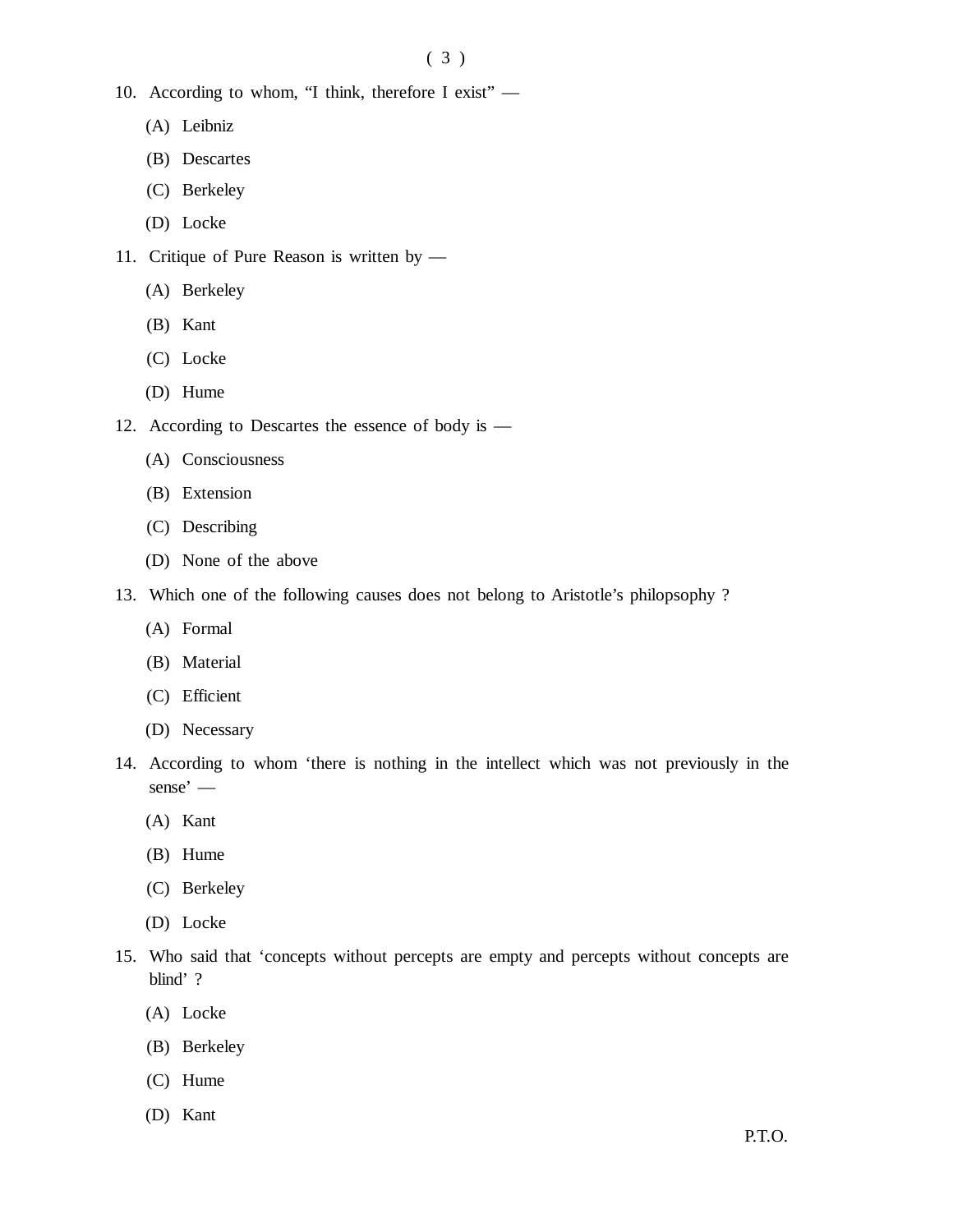- 16. Locke suggests that the idea of substance is
	- (A) Simple idea
	- (B) Complex idea
	- (C) Particular idea
	- (D) General idea
- 17. Who is the author of the book *Republic* ?
	- (A) Aristotle
	- (B) Descartes
	- (C) Plato
	- (D) Leibniz
- 18. "Esse est percipi" is the dictum of \_\_\_\_\_\_\_\_\_.
	- (A) Kant
	- (B) Plato
	- (C) Berkeley
	- (D) Descartes
- 19. Who is the father of modern philosophy ?
	- (A) Kant
	- (B) Berkeley
	- (C) Descartes
	- (D) Leibniz
- 20. The philosopher who distinguishes between 'matters of fact' and 'relations of ideas' is —

————————

- (A) Descartes
- (B) Locke
- (C) Leibniz
- (D) Hume